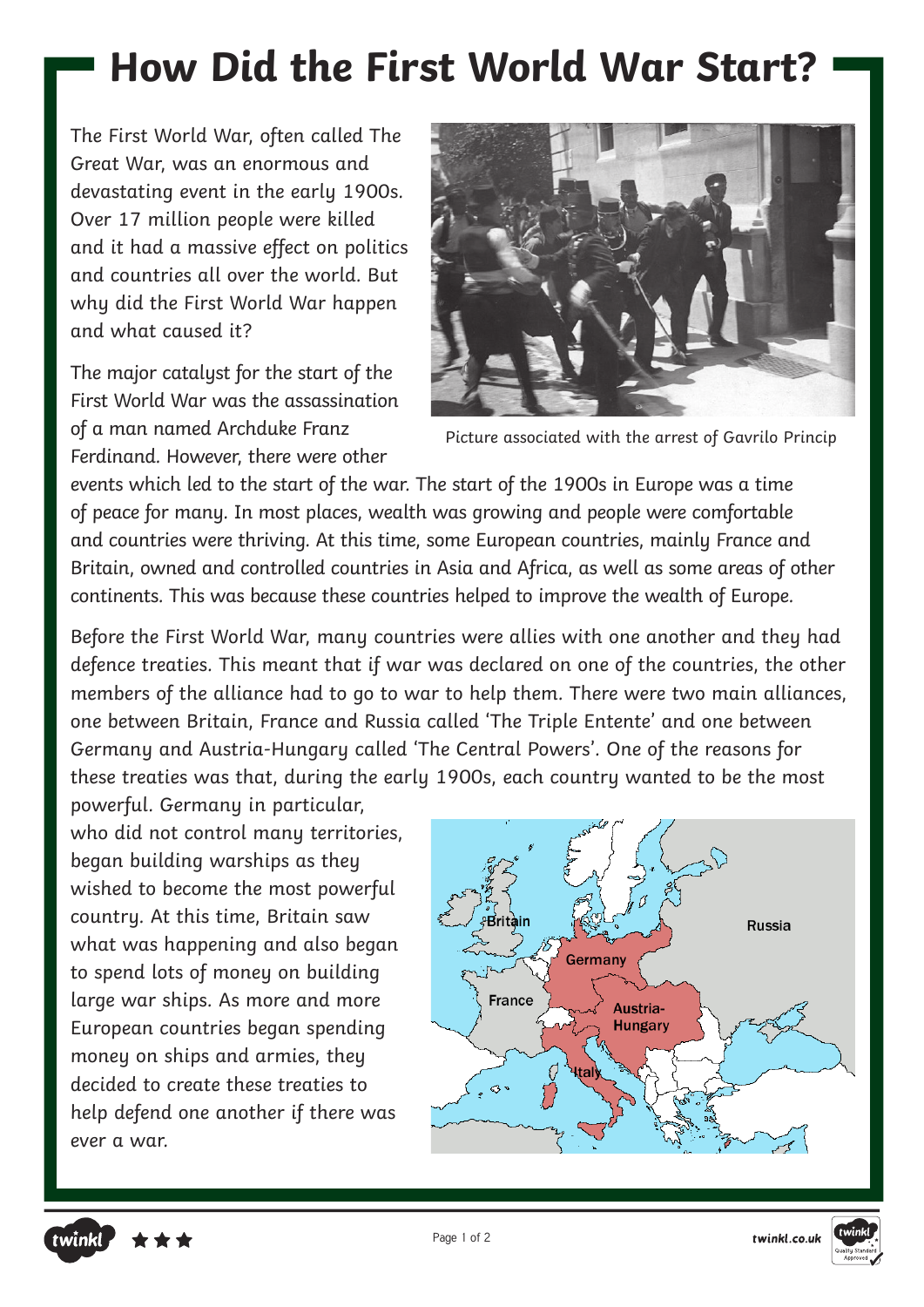On 28th June 1914, Archduke Franz Ferdinand, who was heir to the throne of Austria-Hungary, was assassinated by a Bosnian man named Gavrilo Princip. He was a member of a Serbian group called The Black Hand, who had planned the assassination. His assassination led Austria-Hungary to threaten to go to war with Serbia. Due to the defence agreements between countries, Germany was on the side of Austria-Hungary, however Russia sided with Serbia. In order to stop the war, Austria-Hungary made several demands upon Serbia. When these were not met, they declared war on July 28<sup>th</sup> 1914.



Archduke Franz Ferdinand

Germany declared war on Russia, and then, on 3rd August 1914, they declared war on France. When Germany marched into France on 4<sup>th</sup> August, Britain joined the war.

The first major battle of the First World War was the Battle of Mons, which happened in Belgium. This was the first battle between Britain and Germany and is when the First World War officially began for Britain. Britain set up a British Expeditionary Force (BEF), which began to march through Belgium. On 23<sup>rd</sup> August, they were met by German forces and battle began.





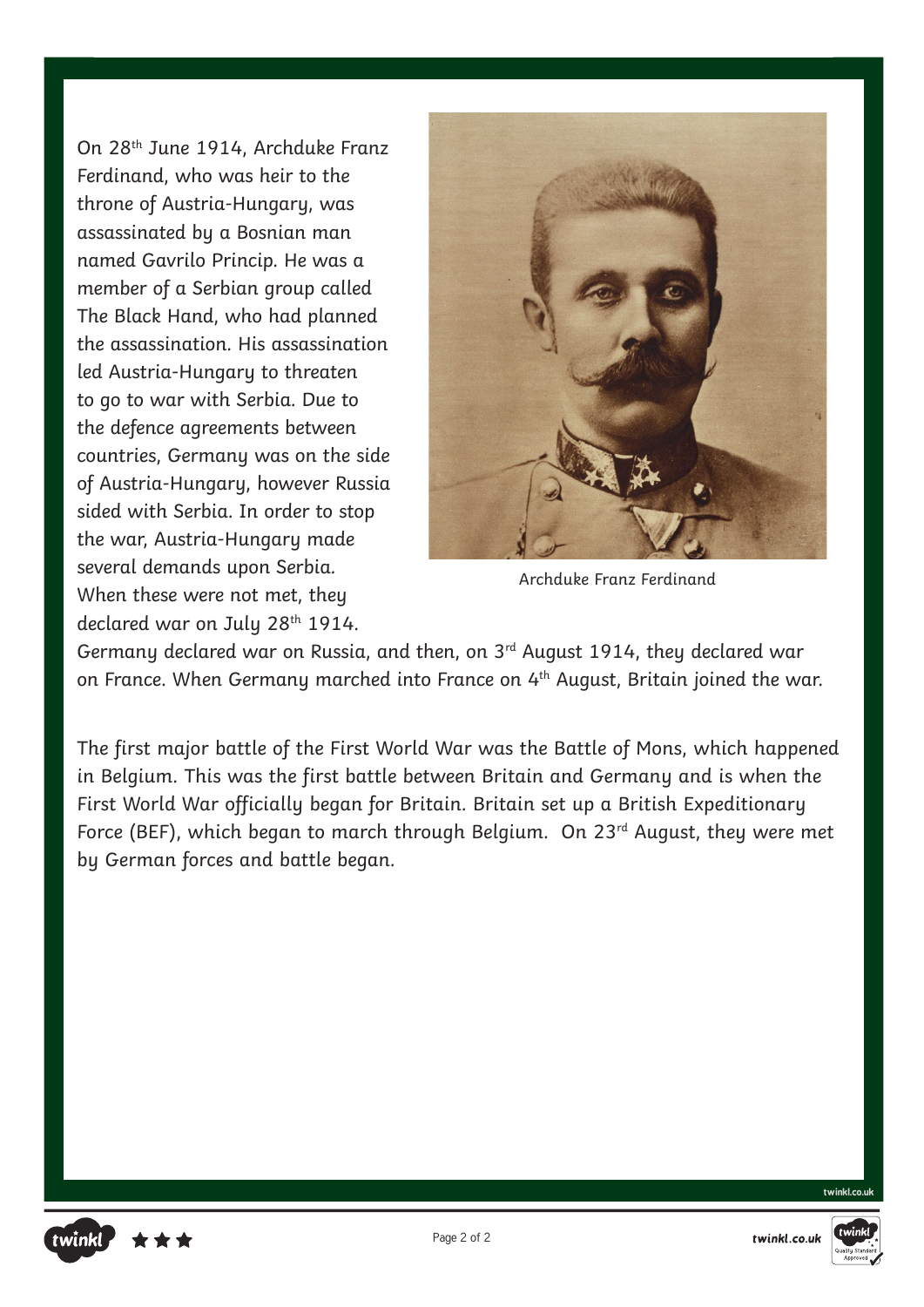### How did the First World War Start **Questions**

- 1. When did the First World War begin for Britain?
- 2. Where was the first major battle and how did it begin?
- 3. What was life like in Europe before the First World War?
- 4. What does it mean that Archduke Franz Ferdinand was heir to the throne?
- 5. Why did some European countries start to build war ships and create armies?
- 6. How was the assassination of Archduke Franz Ferdinand an important event in the start of WW1?
- 7. Why do you think Germany wanted to become powerful and began to build warships and an army?
- 8. Why did Britain have to enter the war?
- 9. What was the name of the treaty between Britain, France and Russia?
- 10. What do you feel is the main reason Britain entered the First World War? Why do you think this?



 $\overline{a}$ 

 $\overline{a}$ 

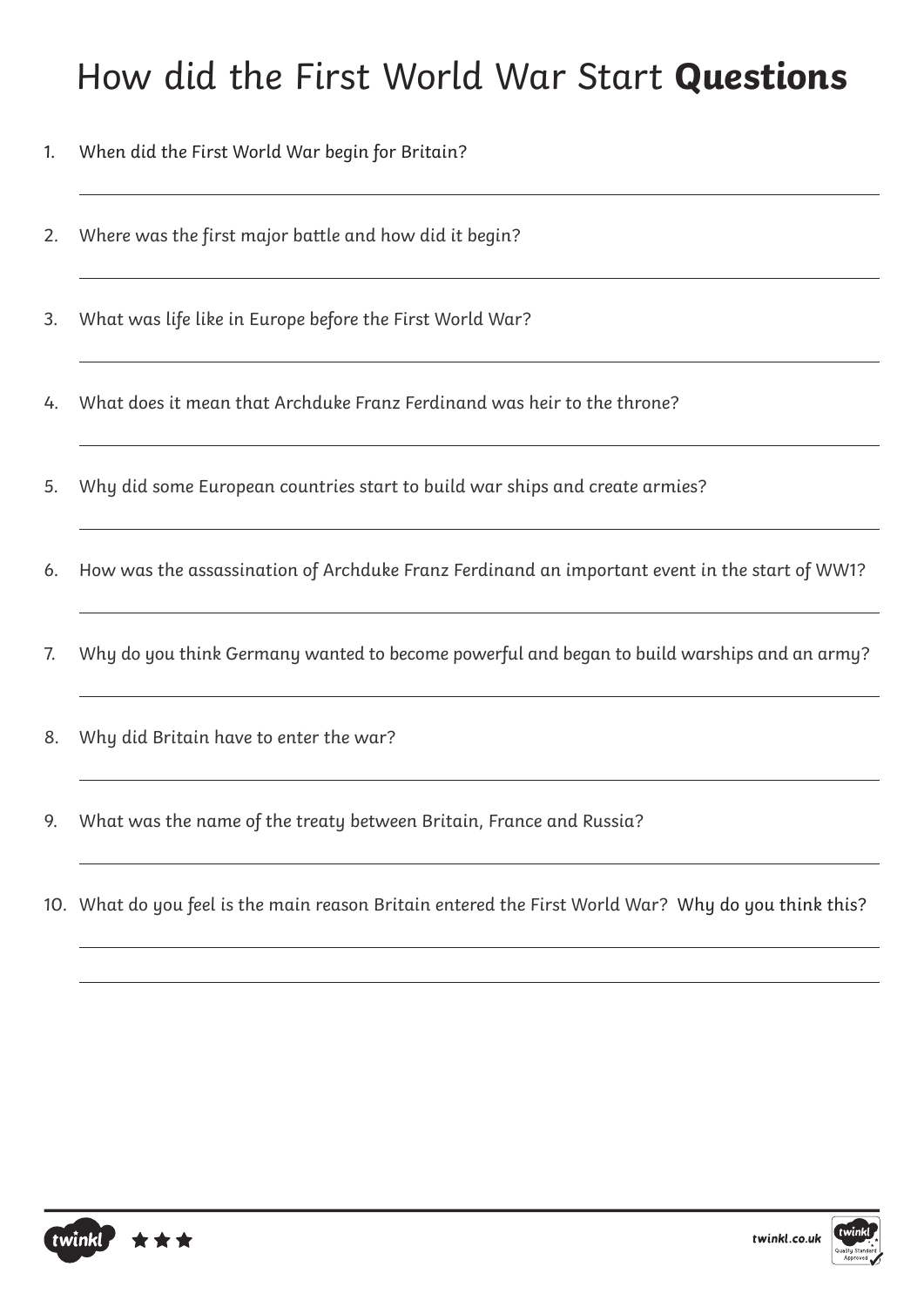# How did the First World War start **Answers**

- 1. When did the First World War begin for Britain?
	- Britain joined the First World War on 4<sup>th</sup> August.
- 2. Where was the first major battle and how did it begin?
	- **The Battle of the Mons in Belgium was the first major battle when the BEF came across German troops and battle began.**
- 3. What was life like in Europe before the First World War **It was a time of peace and growing wealth for many.**
- 4. What does it mean that Archduke Franz Ferdinand was heir to the throne?
	- **Heir to the throne means that he was going to be king.**
- 5. Why did some European countries start to build war ships and create armies?

**They started to build war ships and create armies because they wanted to be the most powerful of the countries.**

6. How was the assassination of Archduke Franz Ferdinand an important event in the start of WW1?

**The assassination of Archduke Franz Ferdinand was an important event because it led to Austria-Hungary declaring war on Serbia, and when Russia sided with Serbia, Germany declared war on them, this meant France and Britain also became involved because of the Triple-Entente treaty.**

- 7. Why do you think Germany wanted to become powerful and began to build warships and an army? **Germany did not own many countries, but Britain and France did and this made them more powerful. Germany wanted as much power as them so began to build war ships and create armies.**
- 8. Why did Britain have to enter the war? **Britain had to enter the war because they were in a defence treaty with France, and when Germany declared war on them, Britain had to enter.**
- 9. What was the name of the treaty between Britain, France and Russia?

### **The treaty was called 'The Triple-Entente'.**

10. What do you feel is the main reason Britain entered the First World War? Why do you think this?

**Pupil's own response with justification from the text.**

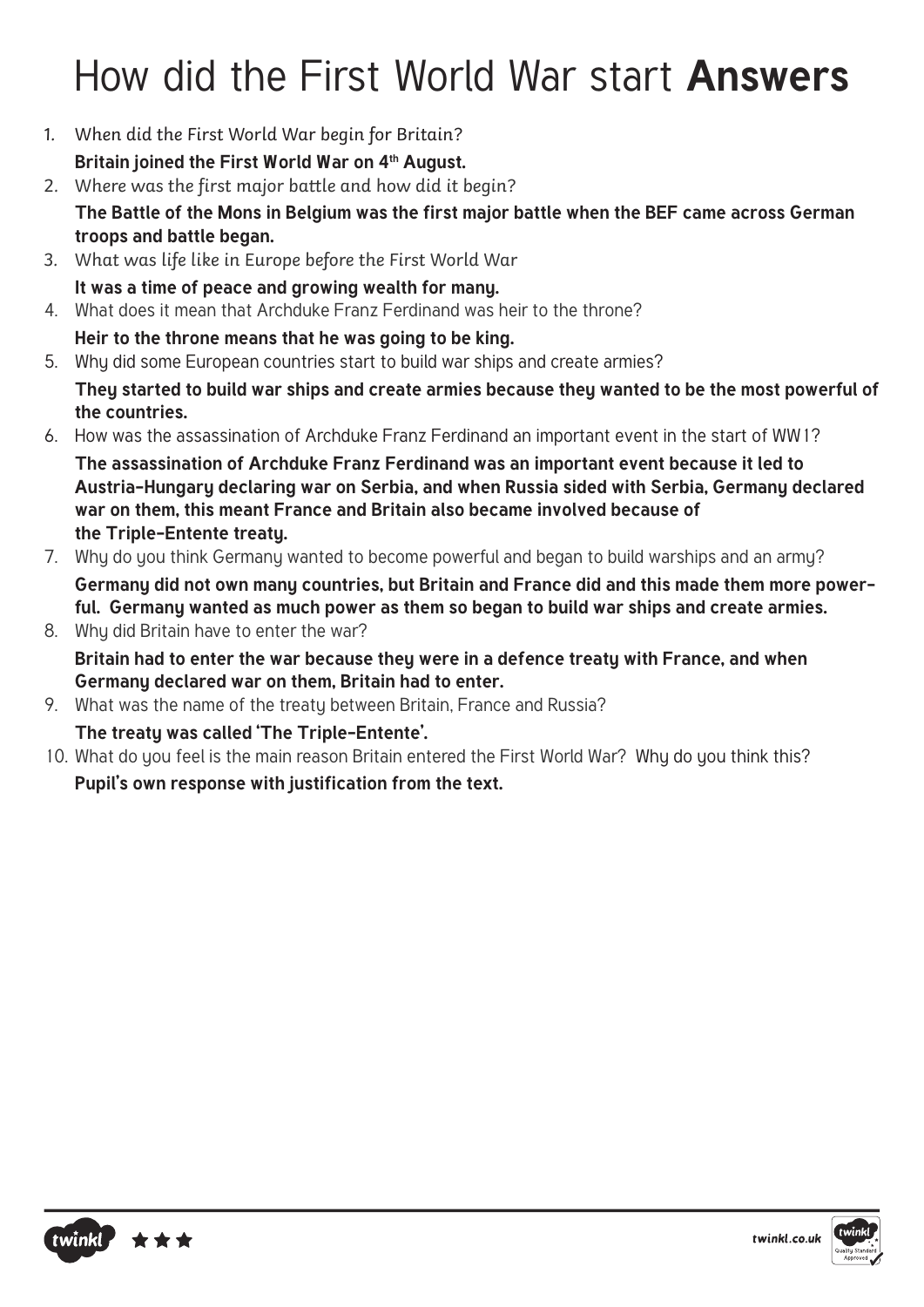### **How Did the First World War Start?**

The First World War was an enormous and destructive event in the early 1900s. Over 17 million people were killed and it affected the whole world. But why did the First World War happen and what caused it?

The major cause of the First World War was the assassination of a man named Archduke Franz Ferdinand. However, there were other events which led to the start of the war.

The start of the 1900s in Europe was quite peaceful for many. In most countries, people were getting wealthier and were happy. Some European countries, mainly France and Britain, owned countries in Asia and Africa. This was because, these countries helped to improve the wealth of Europe.

Before the First World War, many countries were allies with one another and they had



Archduke Franz Ferdinand

defence treaties. This meant that if one of the countries had to go to war, the other members of the treaty had to go to war to help them. There were two main treaties, one between Britain, France and Russia called 'The Triple Entente' and one between Germany and Austria-Hungary called 'The Central Powers'.

One of the reasons for these treaties was that, during the early 1900s, each country wanted to be the most powerful. Germany did not control many other countries and wanted more power, so they began building war ships and created an army. At this time, Britain saw what was happening and also began to spend lots of money on building large war ships. As more and more European countries began spending money on ships and armies, they decided to create these treaties to help defend each other if there was ever a war.

On 28th June 1914, Archduke Franz Ferdinand, who was due to become king of Austria-Hungary, was killed by a Bosnian man named Gavrilo Princip. He was a member of a Serbian group called The Black Hand, who had planned the assassination. Due to his assassination, Austria-Hungary threatened to go to war with Serbia.

- The defence agreements between the countries meant that Germany was on the side of Austria-Hungary, however Russia sided with Serbia.
- Austria-Hungary declared war with Serbia on July 28<sup>th</sup> 1914.
- Germany then declared war on Russia, and next, on 3rd August 1914, they declared war on France.
- When Germany marched into France on 4<sup>th</sup> August, Britain joined the war.

The first major battle of the First World War was the Battle of Mons in Belgium. This was the first battle between Britain and Germany and is when the First World War officially began for Britain.



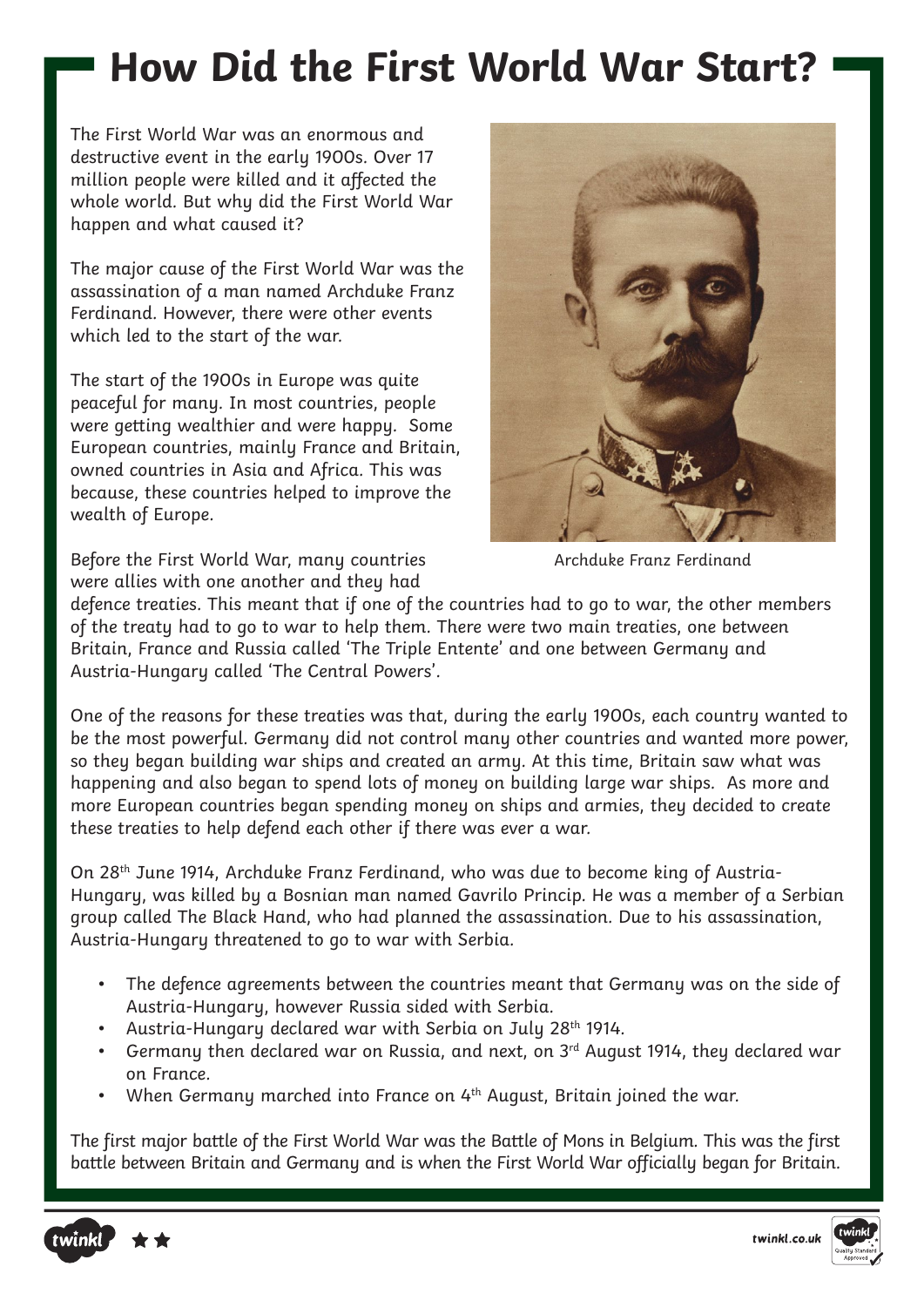### How did the First World War Start **Questions**

- 1. When did the First World War begin for Britain?
- 2. Where was the first major battle?
- 3. What was life like in Europe before the First World War?
- 4. Why did some European countries start to build war ships and create armies?
- 5. Where did Britain and France own other countries?
- 6. Why do you think Germany wanted to become powerful and began to build warships and an army?
- 7. What was the name of the treaty between Britain, France and Russia?
- 8. When was Archduke Franz Ferdinand assassinated?
- 9. What do you feel is the main reason Britain entered the First World War?



 $\overline{a}$ 

 $\overline{a}$ 

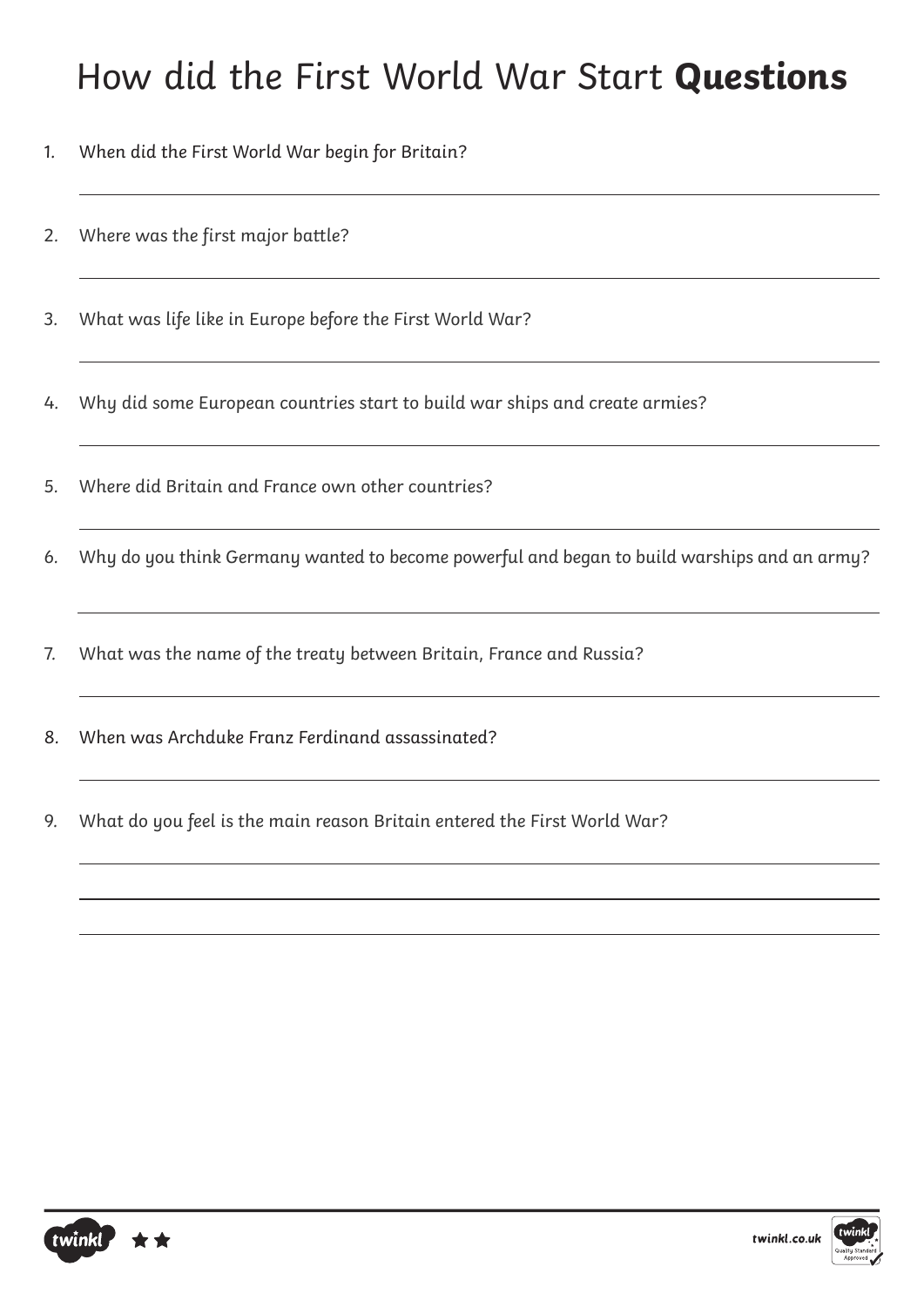# How did the First World War start **Answers**

- 1. When did the First World War begin for Britain?
	- **Britain joined the First World War on 4th August.**
- 2. Where was the first major battle?
- **The Battle of the Mons in Belgium was the first major battle.**
- 3. What was life like in Europe before the First World War?
	- **It was a time of peace and growing wealth for many.**
- 4. Why did some European countries start to build war ships and create armies?

**They started to build war ships and create armies because they wanted to be the most powerful of the countries.**

5. Where did Britain and France own other countries?

**Britain and France owned other countries in Asia and Africa.**

- 6. Why do you think Germany wanted to become powerful and began to build warships and an army? **Germany did not own many countries, but Britain and France did and this made them more powerful. Germany wanted as much power as them.**
- 7. What was the name of the treaty between Britain, France and Russia?
- **The name of the treaty was 'The Triple-Entente'.**
- 8. When was Archduke Franz Ferdinand assassinated? **Archduke Franz Ferdinand was assassinated on 28th June 1914.**
- 9. What do you feel is the main reason Britain entered the First World War?

**Pupil's own response with justification from the text.**



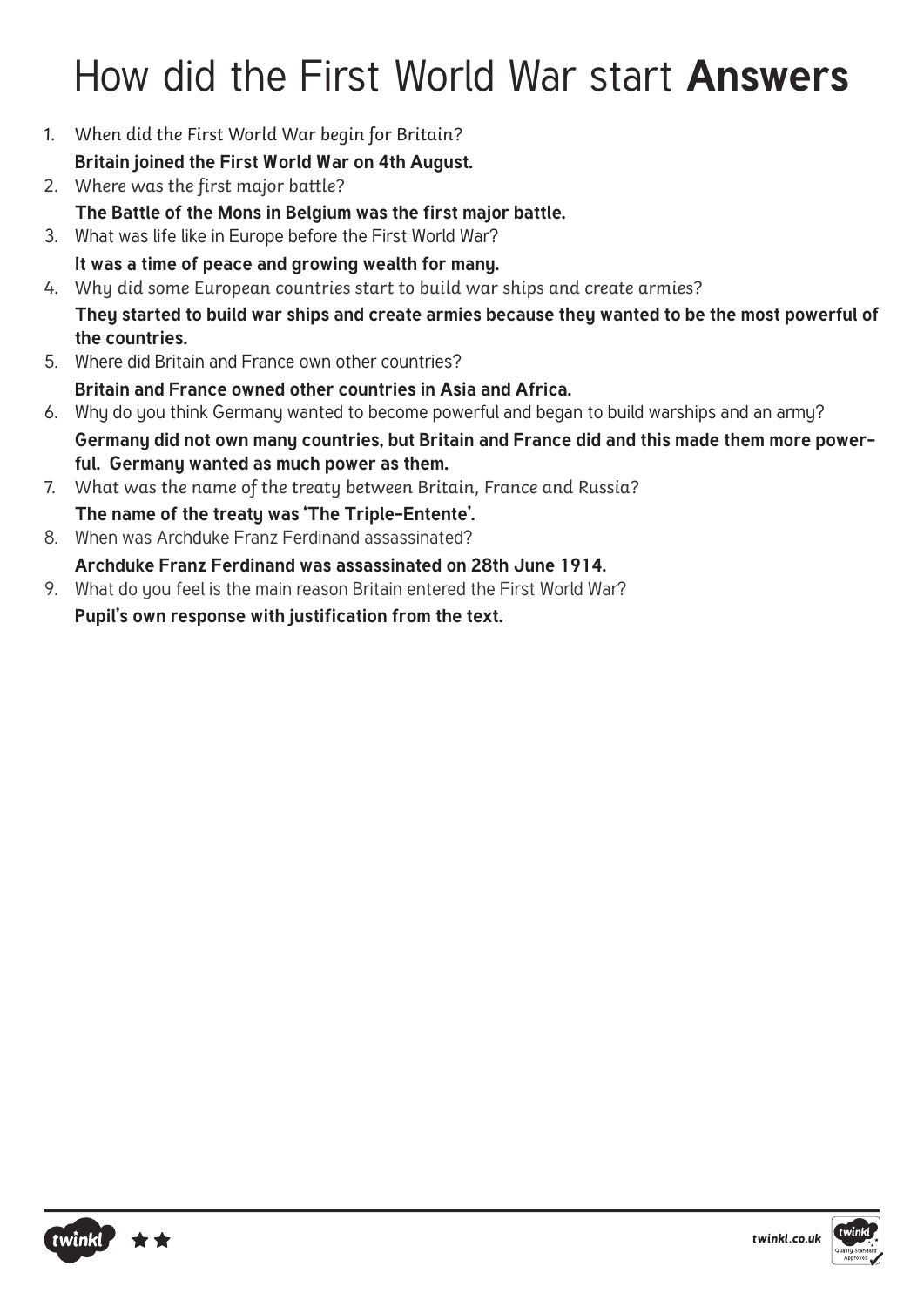## **How Did the First World War Start?**

#### **Introduction**

The First World War was an enormous and destructive event in the early 1900s. Over 17 million people were killed and it affected the whole world.

#### **Why Did the First World War Happen?**

The major reason for the start of the First World War was the murder of a man named Archduke Franz Ferdinand. However, there were other events that led to the start of the war.

#### **Main Events**

The start of the 1900s in Europe was quite peaceful for many countries. In the 1900s some European countries, mainly France and Britain, owned countries in Asia and Africa. These countries helped Europe to be richer and more powerful. The first major battle was the Battle of the Mons in Belgium.



Archduke Franz Ferdinand

#### **Defence Treaties**

- Many countries had treaties with other countries so that if one of them was in a war, the other members had to join the war to help them out.
- **The Triple-Entente** was a pact between Britain, France and Russia.
- **The Central Powers** was a treaty between Germany and Austria-Hungary.

#### **Why Did They Have These Treaties?**

- Germany wanted to be more powerful because they didn't own many other countries.
- Germany started to build lots of war ships and create an army.
- Britain realised what Germany were doing and started to build their own war ships.
- Countries decided that if there was a war that they needed to help each other, so they created treaties to protect themselves.

#### **Archduke Franz Ferdinand**

- Archduke Franz Ferdinand was meant to become king of Austria-Hungary. On June 28th 1914, he was killed by a man named Gavrilo Princip, who was a member of a Serbian group called The Black Hand, who had planned the killing.
- Due to his murder, Austria-Hungary threatened to go to war with Serbia.
- The defence agreements between the countries meant that Germany was on the side of Austria-Hungary, however Russia sided with Serbia.
- Austria-Hungary declared war with Serbia on July 28<sup>th</sup> 1914.
- Germany then declared war on Russia, and then, on 3<sup>rd</sup> August 1914, they declared war on France.
- When Germany marched into France on 4<sup>th</sup> August, Britain joined the war.



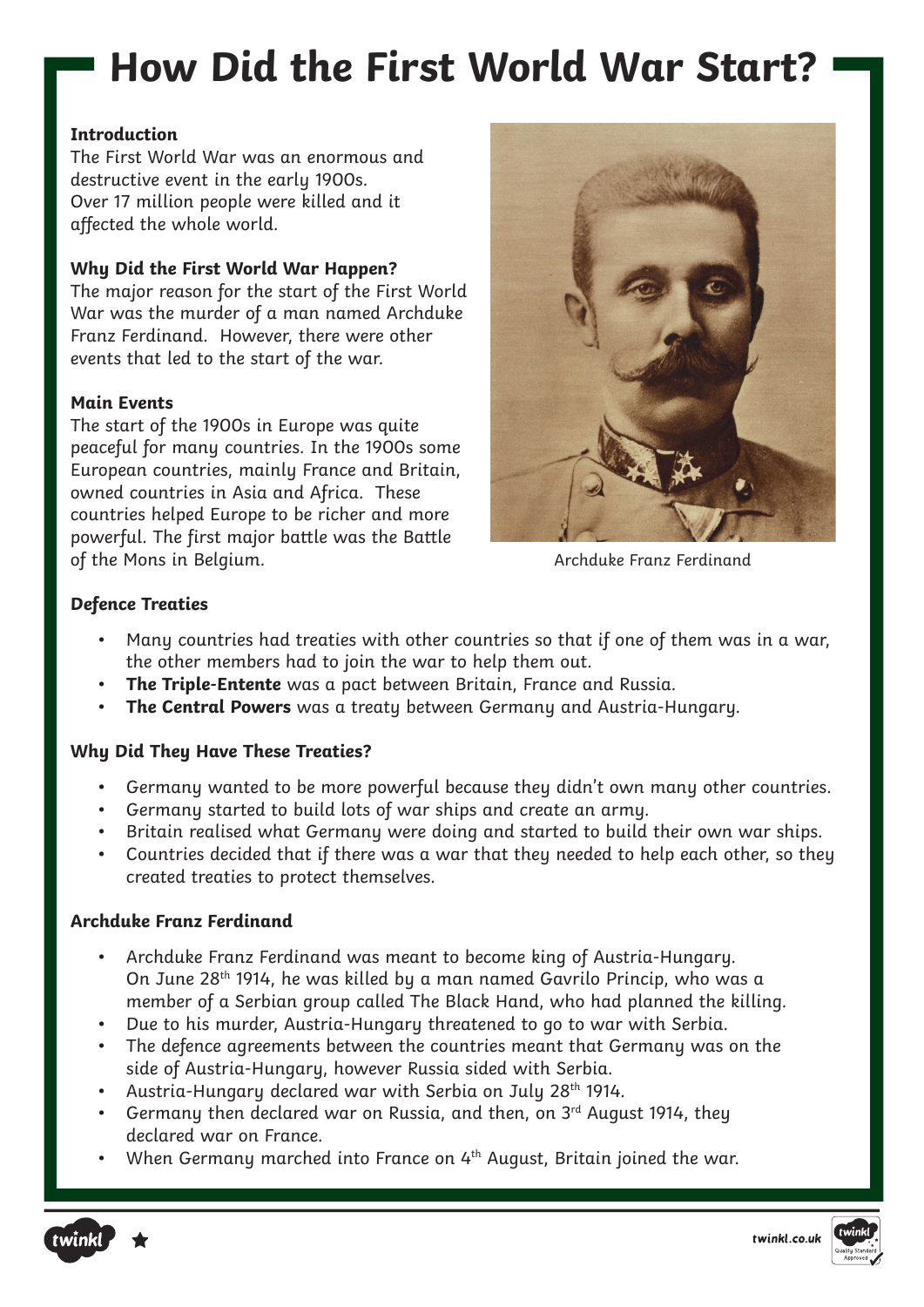### How did the First World War Start **Questions**

- 1. When did the First World War begin for Britain?
- 2. Where was the first major battle?
- 3. What was life like in Europe before the First World War?
- 4. Where did Britain and France own other countries?
- 5. What was the name of the treaty between Britain, France and Russia?
- 6. What was the treaty called between Germany and Austria-Hungary?
- 7. When was Archduke Franz Ferdinand killed?
- 8. Why do you think Germany started to build war ships and an army?
- 9. What do you feel is the main reason Britain entered the First World War?



 $\overline{a}$ 

 $\overline{a}$